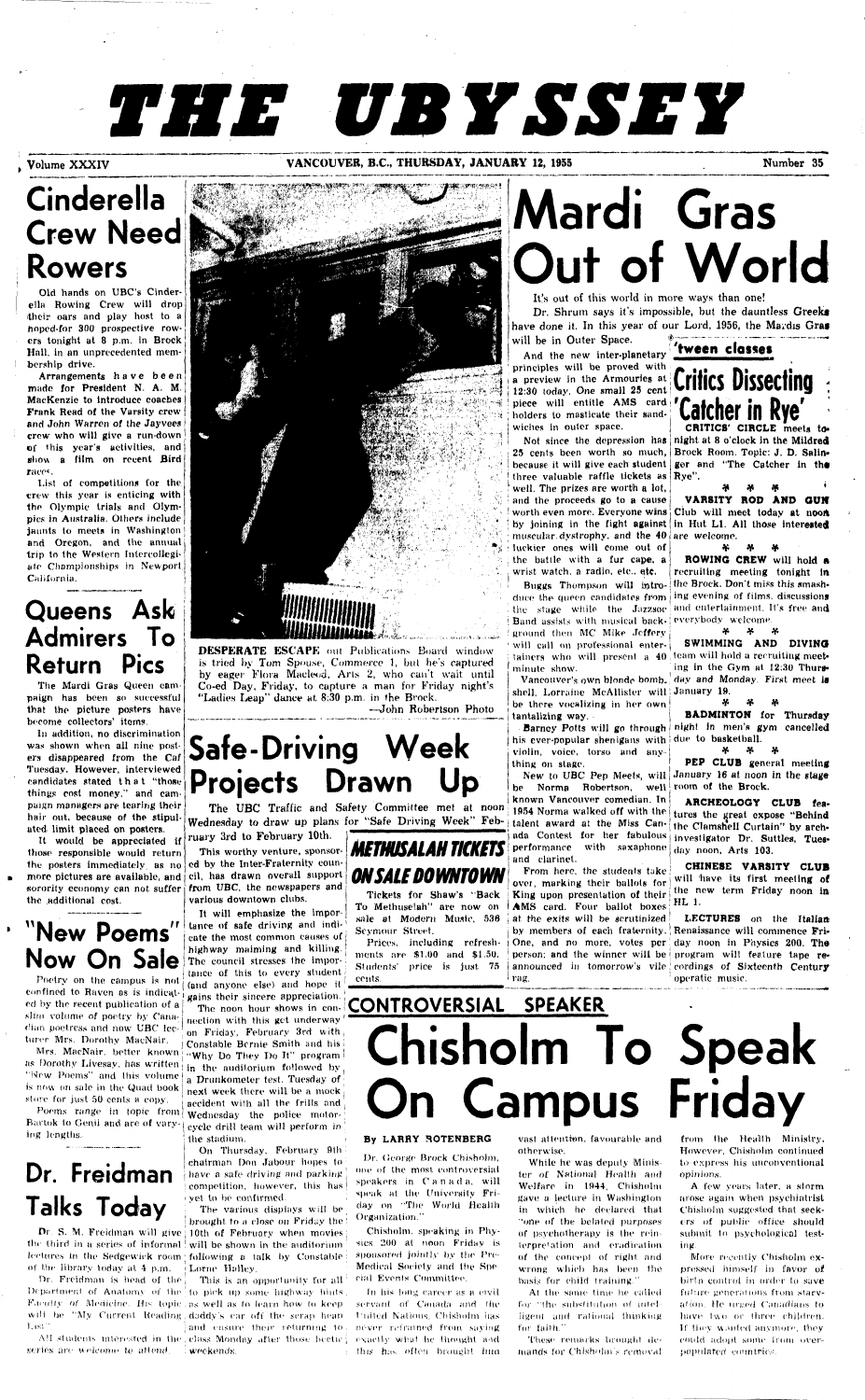THE UBYSSEY Thursday, January *1%* 1985

## *THE UBYSSEY*

Authorized as second class mall, Post Office Department, Ottawa.

•ubscriptions \$2.00 per year. Single copies five cents. Published ln Vancouver throughout the University year by the Student Publications Board of the Alma Mater Society, University of British Columbia. Editorial opinions expressed herein are those of the editorial staff of the Ubyssey, and not necessarily those of the Alma Mater Society or the University. Letters to the Editor should not be more than 150 words. The Ubyssey reserves the right to cut letters, and cannot guarantee publication of all letters received.

Student subscriptions \$1.20 per year (included ln AMS fees). Mail MEMBER CANADIAN UNIVERSITY PRESS

SENIOR EDITOR ................ ROSEMARY KENT-BARBER Reporters and Desk: Pat Russell, Bob Johannes, Kathy Archibald, David Nuttall, Carol Gregory, Ken Lamb, Barb Schwenk, Olie Wurm, Marie Gallagher, Bill Boyd, Dolores Banerd, Al Forrest, Bruce Taylor, Marilyn Smith.

| Managing Editor  Sandy Ross | Associate Ed. Jean Whiteside    |
|-----------------------------|---------------------------------|
| City Editor  Val Haig-Brown | <b>Feature Editor Mike Ames</b> |
| Photo EditorJohn Robertson  | Sports EditorMike Glaspie       |
|                             | Business Mgr.  Harry Yuill      |

"This motion will start the ball rolling," commented Liberal Club President Darrell Anderson. "From now on the Liberal Club will continue to press for the collapse of NFCUS." It's so long since the Liberal Club, or for that matter anyone of the campus political clubs, have done anything constructive that the Liberals evidently thought they might as well do something destructive.

Sports Reporters: Bruce Allardyce, Lord Trevor-Smith and Dwayne Erickson.

## Liberal Drivel

Shakespeare summed up perfectly the recent bleatings of the campus Liberal Club. "Full of sound and fury signifying nothing." Absolutely nothing.

Liberals, "infuriated" over the recent NFCUS-sponsored •'political" speech of Attorney-General Robert Bonner passed a motion condemning the local branch of the national student federation.

Soon after Clement Attlee became Prime Minister, a group of worried Laborites approached Foreign Minister Ernest Bevin to ask if he or one of the other more dynamic chiefs would be willing to take over from "Clem." "Hell," said Mr. Bevin, "I'm a prima donna, Cripps is a prima donna, and Morrison is a prima donno. We're all a let of bloody prima donnas and what's needed is someone like Attlee to keep us in order."

Mr. Bonner's speech was one of an excellent series of talks on Canada the campus NFCUS committee is sponsoring this year. There was nothing political about hs speech. He merely outlined some of the problems facing the nation generally and B.C. specifically in our rapidly expanding economy. It was more of a statistical review than anything else.

For 20 years Mr. Attlee kept them in order. How he did it is a psychological - political question likely to intrigue future Labor historians. For Mr. Attlee does not conform to the conventional picture of a successful politician.

However, the campus Liberals, not unnatural, don't like Mr. Bonner and so they condemned his speech and his sponsors.

It was MacDonald's decision to form a National Government in 1931—which other Laborites called a "sell-out"-that paved the way for Attlee's rise to leadership. As a result of iMacDonald's action, Labor went into the election of 1935 divided and with little power. It came out with still less. Attlee was one of three Laborite M.P.s with ministerial experience Ito survive the election. Moreover Attlee—shy, selfless, hard- |working, quietly effective—provided a sharp contrast to the brilliant MacDonald. Attlee was elected party leader in 1935.

The attitude of the Liberal Club is akin to that of a spoiled brat who flies into a tantrum when his mother won't buy him an all-day sucker. Instead of trying to destroy NFCUS why don't the Liberals help try and improve it and make it a worthwhile organization.

The rest has been front-page history—formation of the wartime National Government with Churchill as Prime Minister and Attlee as deputy P.M.; Labor's sweeping election victory in L945 ("This is incredible," said Attlee as the returns poured in); his accession to the Prime Ministershp; his sponsorship of the far-reaching socialist revolution (as bloodless, said London's wits, as Mr. Attlee); his decision to free India, Burma and Ceylon; finally, in 1951, Labor's election defeat and Attlee's return to the rule of Leader *c\'* Her Majesty's Loyal Opposition.

### **NFCUS**

## **Exit Attlee**

Editor, The Ubyssey, Dear Sir:

With reference to your article pertaining to the campus Liberal's stand on NFCUS, we wish to make clear the point of view that the executive took In this matter.

We are not going on a crusade against NFCUS, nor at the present time are we going to

## **Christianity With Scope**

The pages were spread with  $\circ$ the Onward March of Faith . . . the Unprecendented Wave of Religious Observance . . . the Biggest U.S. Archdiocese . . . with splendid reproductions of religious art, and hymns, prayers, and creed in massive colored Gothic script. We looked for a word to describe that grand, sweeping, inclusive, colorful quality Life gives to everything it touches, and we remembered one of a Hollywood producer is said to use. He says, somewhat to the mystification of his colleagues, that every one of his movies must have it: "Scope." Well, Life's 35 cent, 168-page, double-barreled issue showed that Christianity—like America and Time, Inc.—has scope.

aid the stand or fall of this organization. These and the other ominous statements that The Ubyssey quoted us on are deliberately twisted in order

to make news.

Although we will not stoop to the old cry of the harried politician of "misquote", we do claim that what The Ubyssey printed was, in the main, individual, personal opinions of tho executive, and not the

### FROM THE NEW YORK TIMES

been around a long fime!), or from its extent (the eight hundred million living Christians; look at all *the* people and art and kinds and countries!) To quote, in this unlikely context, from Mrs. Browning, "Love to wrought can be unwrought so." A faith grounded just on sweep and numbers and color and longevity is at their mercy. And, anyway, is that the basis of a man's faith, that this is something big and booming? Nothing about truth or sin, or inner satisfaction of the soul?

*£ounding Board* 

In an article in Fortune, 939 Hornby St., TA. 2918. Cam-Editor Henry Luce set forth | pus Reps.: Miss Marjorie Duxmore explicitly his hopes for bury, Arts; Noel Bennet-Alder, America and Christianity. (Again, it's a little hard to distinguish.) By 1980, in his soaring vision, with our technical development we may become "Collaborators with God in 10th, Phone AL. 3682. charge of evolution," we may "Christianize Atlas" and have a "spiritually oriented" evolution, whatever that is; we will have overcome the habit of poverty, perfected the High MA. 8707. Organization of what Science can do to Nature, and be ready for a "greater Renaissance" that will not be pagan." That vision has Scope all right. It is Life-like, and it goes well in the burgeoning, wealthy Fortune-extolled America from which it comes. But how does it differ from any other enthusiastic boom—except maybe that in this full employment boom of ours, God too Is given a job as a collaborator? As we read Mr. Luce's glowing words and those endless evengelical pages of Life on America and Christianity, we begin to yearn for something Christian, and something American, or Merc. Exceptional tone. Ovthat is missing. The Christian erhauled. Push-button. KErr. note that's not really there is 1252-L. contrition; some sense of a distance between our national ethos, our "evolution," our "collaborating with God," and an ever-questioning faith. The American note that's missing is a bit of frontier skepticism and humor. After pages and pages of this sober stuff we begin to hear a very American voice, perhaps Mark Twain's, saying as Life's parade marches toward that big blend of tech- and 8 p.m.<br>nology. Christianity, and Am-j \* \* \* \* ericanism in a great unpagan<sup>1</sup> Light housekeeping room. Renaissance that he s sorry  $\cdot$  One or two girls. Available now, but he thinks that he'll sit this furnished or unfurnished. Phone one out. AL 3518-R. Commerce. \* ¥ \* \* »f \* WANTED \* if \* Ride wanted from 17th and Cambie St.—8:30 Monday, Wednesday and Friday — Call DI. 2897 after 5:00 p.m. \* if \* FOR SALE New 1955 Thunderbird sports car in carousel red, twin top, overdrive, many more accessories. Take advantage of this extraordinary offer at a greatly reduced price. Phone DUpont 1420 or DUpont 3653.  $*$  \* \* Single-breasted 3-piece Tuxedo, size 38. Phone KE. 1740. \* 9f \* Custom radio for 1940 Ford  $*$  \* FOR RENT Light housekeeping room, furnished, private bath. Close to buses and shops. \$28 a month. Phone AL. 0506-M. \* >f \* Four rooms available — 2 blocks from UBC bus terminal. Private phone and private bath rnd toilet, extra special roomr. Phone AL. 0192-R between 7

Life magazine, in its big year-end issue, gave to Christianity that panoramic grandeur which it gives to every golden subject it really likes: American food, American capitalism, American musical comedies, America in general. Now it was American Christianity, with a little side glimpse at Christianity in colorful India and troubled Europe toward the end.

Classified NOTICES

### COURAGE

It took courage and planning to treat this subject, for it meant picking and choosing, delving into matters on which every reader has his feeling and prejudice, balancing Catholic and Protestant, Billy Graham and Harvard, and setting aside a couple of pages in which to confine the world, the flesh, the devil, and the theologians. To put out such an issue was to risk heartfelt criticism from every sect and every side, a thing editors are not often willing to do. The risk was all the greater because Life no longer contented itself with the position of a detached onlooker, as it had in earlier articles on Hinduism, Buddhism, and such: This time, along with the words and pictures about the march and the challenges, the rugged basis of American Protestantism and America's moral consensus, the testimony of a devout President and the Apostles' Creed, could be heard the unmistakable sound of drums. Even some of the advertisers were moved to join the pilgrim throng; two gigantic pages of Peace of Mind from State Farm Mutual Insurance, some Wise Men from Hilton Hotels. Things to Remember from Olin Mathieson Chemical Corporation.

### OLDER PITCH

We don't necessarily object to drums, but we wonder about the implied argument from Scope. Isn't it like that older pitch for Christianity, which argued from its history (the nineteen hundred years; it's

prepared statement which waa 'given the paper, and which the editor did not see fit to print. If The Ubyssey wishes to quote individual opinions, well and good, but we must most vigorously protest this rather underhanded trick of giving oficial endorsement to personal opinions.

Briefly then, our stand was that the students of this university do not pay NFCUS \$3000 per year to sponsor political speakers, when the political clubs bring the students this service for nothing. If they consider this to be their real function, then by logical implication they have in fact, no real function whatsoever.

It is the responsibility and indeed the duty of the political clubs to sponsor political speakers. This responsibility is far removed from the concern of NFCUS, if they cannot find anything more profitable to do, they have outlined their usefulness.

—Executive of Liberal Club.

### FORTUNE

Double your reading speed raise your marks with specialized individual training in reading skills. Start any time. Full course in 7 weeks. Special student rates. Learn to grasp ideas quickly and accurately, improve memor y and concentration. Western Reading Laboratory,

Typing and Mimeographing. Accurate work. Reasonable rates. Florence Gow, 4456 W.

Riders from West end for 8:30 Lectures---Monday to Fridayreturning 5:30 p.m. Phone Ted,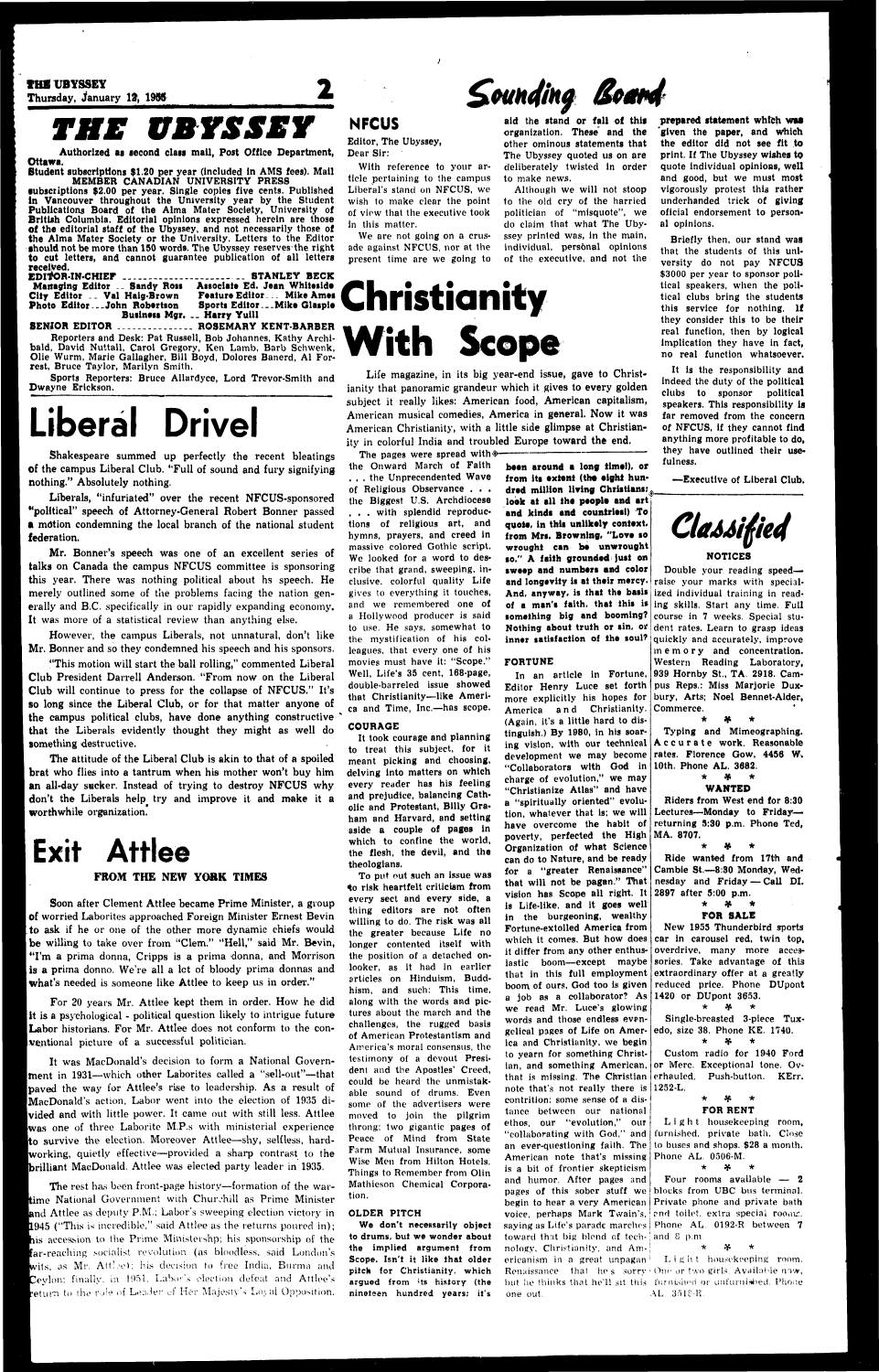A BEAUTIFUL Mardis-Gras Queen candidate smiles down as Delta Gamma Sorority girls Gerry Grubb, Dru Brooks and Pru Emery (left to right) affix decorations round her portrait. — Walt Hatcher Photo -Walt Hatcher Photo

## **THE UBYSSEY<br>Thursday, January 12, 1955**



## **oeds Emancipated On Mucky Thirteenth**

# Cards

# **EXPLAIS GOOD.**<br>Afro-Cuban Jazz **Fails To Impress**

### By SANDY ROSS

Afro-Cuban Jazz came to UBC Wednesday in the form of Paul Suter's Sextet. As Afro-Cuban jazz, it was a distinct failure; but taken as a North American jazz quartet plus two South American drummers, its successes were considerable.

Pianist-leader Suter and tenorman Wally Snider are both capable, and sometimes inspired musicians. But at times, their performance sounded like a skillful imitation of Dave Brubeck and Paul Desmond in one of their more intimate moments.

The group was attempting, as beret clad leader Suter intimated, to fuse elements of South American rhythm and North American improvised jazz into something meaningful and fairly new.

### **BILLIOUS**

The attempt failed. Latin America was suitably represented by bongos and conga drum; American jazz was represented by four Vancouverites who played—and looked —very much like American jazz musicians. But North and South never really got together musically, and the result sounded something like a bilious Dave Brubeck Quartet wearing huaraches.

This is not to say that individually, the musicians did not play well. They did; and sometimes they played very well indeed.

But something vital was missing; the good neighbor policy went down in musical flames.

The South American con-

### THROATY

Snider's throaty tone and facile technique highlighted some of the selections, but shattered the dreamy mood that should have been sustained in some of the others. Suter, unfortunately, played a bit too softly; the man is worth hearing, and should make himself heard.

Bassist Paul Rhuland was probably the top individual player. His solos were consistently exciting, and technically amazing; and his rhythmic chores were solidly executed.

Drummer Al "Boomer" Cleland, as usual, played well, but a bit too loudly. As always, he swung.

### OUT OF WORLD

By far the best number was something called "Clear Out of This World", which, despite its Mardi Gras connotations, is a dreamy, ethereal ballad. Rhuland's bowed bass

and Suter's piano combined to create a lovely, spun-glass mood, which was unfortunately shattered by the tenor saxophone, which really did not fit in on that particular number.

### UNSOLICITED

Unsolicited advice to leader Suter: stick to piano and leave the MCing to Alec Templeton. Suter's MCing eforts, to put it charitably, were painful to witness. They marred a performance that was, despite some considerable discrepancies, thoroughly creditable.